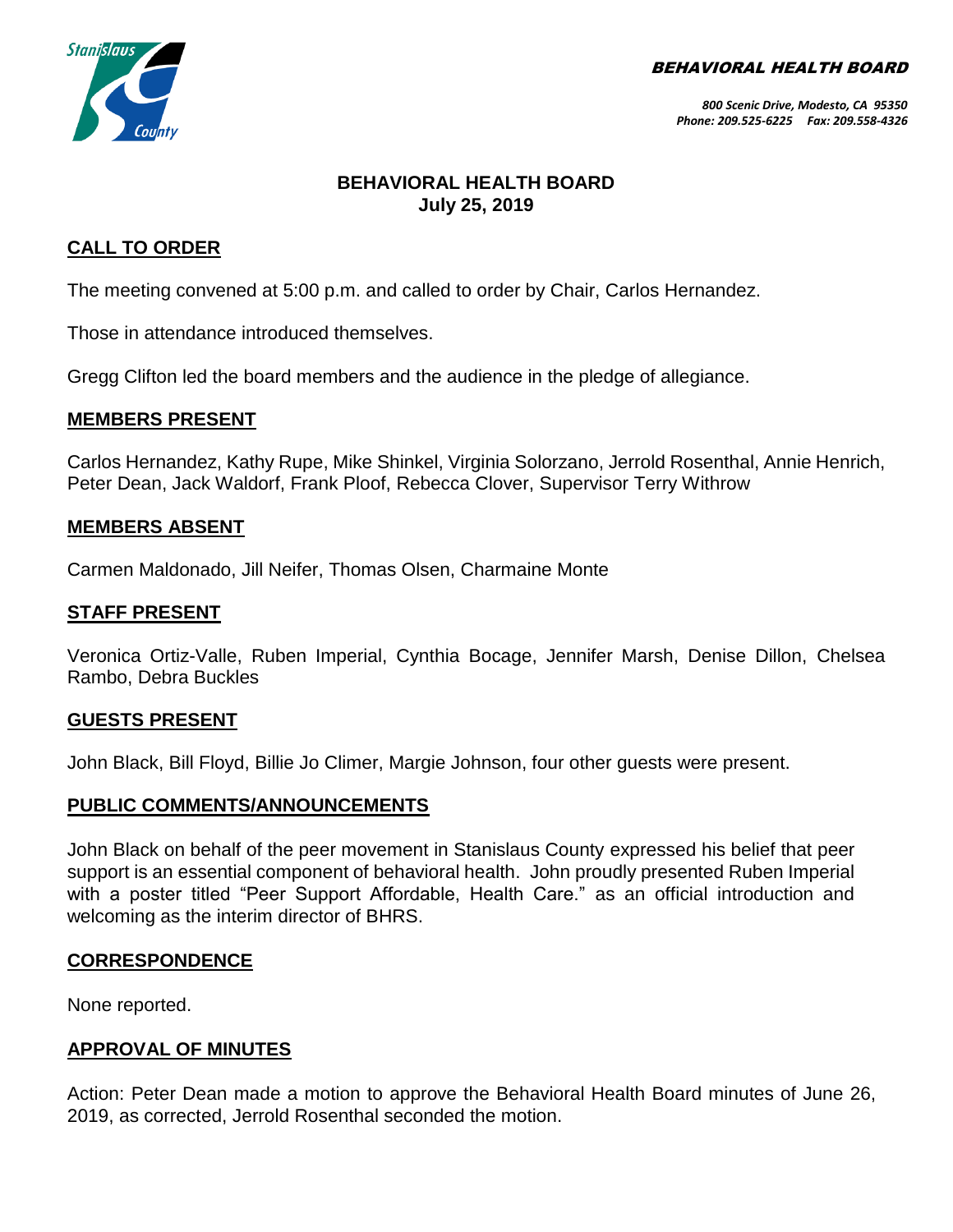Behavioral Health Board July 25, 2019 Page 2 of 3

### **CONSUMER REPORTS/COMMENTS**

John Black provided a highlight on events happening in the community. A Blues show will be held on August 24, 2019 at the State Theater. Motown Boogie 20th Anniversary event will be held on Sunday, September 1, 2019 at The Seasons event center in Modesto.

### **FAMILY MEMBER REPORTS/COMMENTS**

No Report.

# **BOARD OF SUPERVISORS REPORT**

Supervisor Withrow reported the following:

- Board of Supervisors held a special meeting regarding the appointment of Ruben Imperial as Interim Behavioral Health Director.
- Board of Supervisors held a public hearing on July 16, 2019 regarding the reduction or elimination of Stanislaus County Health Services Agency (HSA) clinics located in Turlock, Ceres, and Hughson. Clinics will be absorbed by Golden Valley, and Livingston health organizations.

# **PRESENTATION – BHRS Direction**

Ruben Imperial provided an update on the Department's planning process for the next couple of months. The planning process comprises of three sections. 1. Assessment; initiate conversation looking at areas identified focusing on major opportunities and challenges. 2. Asset mapping, 3. Planning, 4. Assessment Input involves initiating conversations with providers and partners on what is quality behavioral health service in the community beyond county departments. A timeline on how this planning unfolds will be provided to the BHB. A handout on the BHRS Planning Process was included in the meeting packets.

# **COMMITTEE REPORTS**

### Executive Committee

Carlos Hernandez requested to convene two ad hoc committees in efforts to review/edit BHB processes/protocols. The ad hoc committees will meet no more than three times and present the outcomes at the Executive committee on their progress.

### Administrative, Fiscal Management Committee

Lt. Gregg Clifton reported the committee discussed the following updates: Mandip Dhillon, Assistant Director accepted a position at the Department of Environmental Health and Scott Simpson is currently the acting manager for General Services. The BHRS Budget for FY 19/20 has been approved by the Board of Supervisors. Approximately 100 BHRS contracts have been renewed, worth about \$60.2 million. A process improvement on monitoring contracts is currently underway. The title for BHRS Data Management Services has changed to Data Outcome Technology Systems (DOTS).